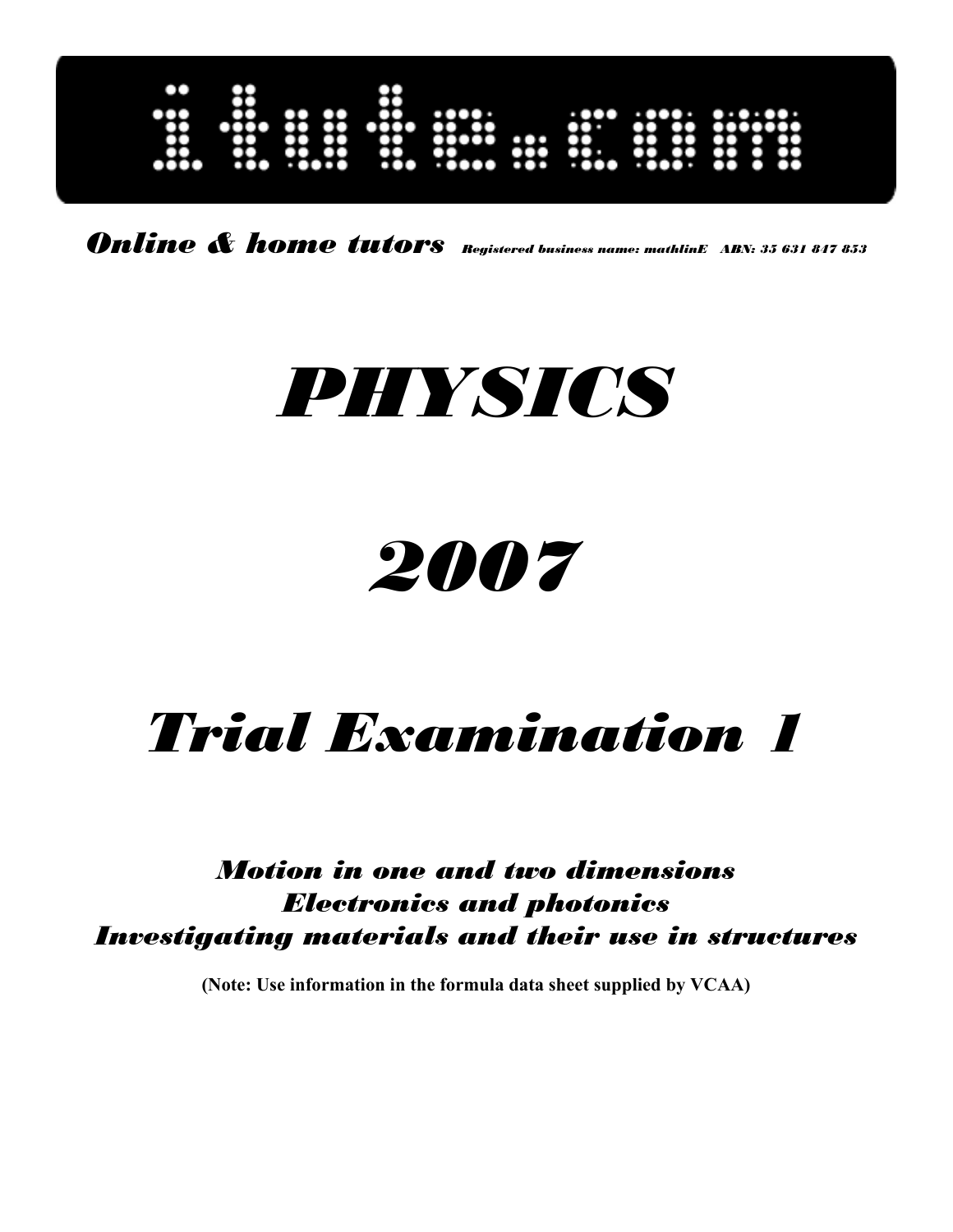## **Area of study 1 − Motion in one and two dimensions**

Tom (mass of 75 kg) measures his weight inside a moving elevator by standing on an accurate bathroom scale that is calibrated in kilogram. The reading shown on the scale is 72 kg. Take  $g = 10$  N kg<sup>-1</sup>.



## **Question 1**

Calculate the apparent weight of Tom inside the moving elevator. 2 marks

N

## **Question 2**

Which **one or more** of the following statements **cannot** be true regarding the motion of the elevator? 2 marks

- **A.** The elevator moves downwards with increasing speed.
- **B.** The elevator moves downwards with decreasing speed.
- **C.** The elevator moves upwards with increasing speed.
- **D.** The elevator moves upwards with decreasing speed.
- **E.** The elevator is a non-inertial frame of reference.

 $\mathrm{ms}^{\text{-}2}$ 

## **Question 3**

Calculate the magnitude of the acceleration of the moving elevator. 3 marks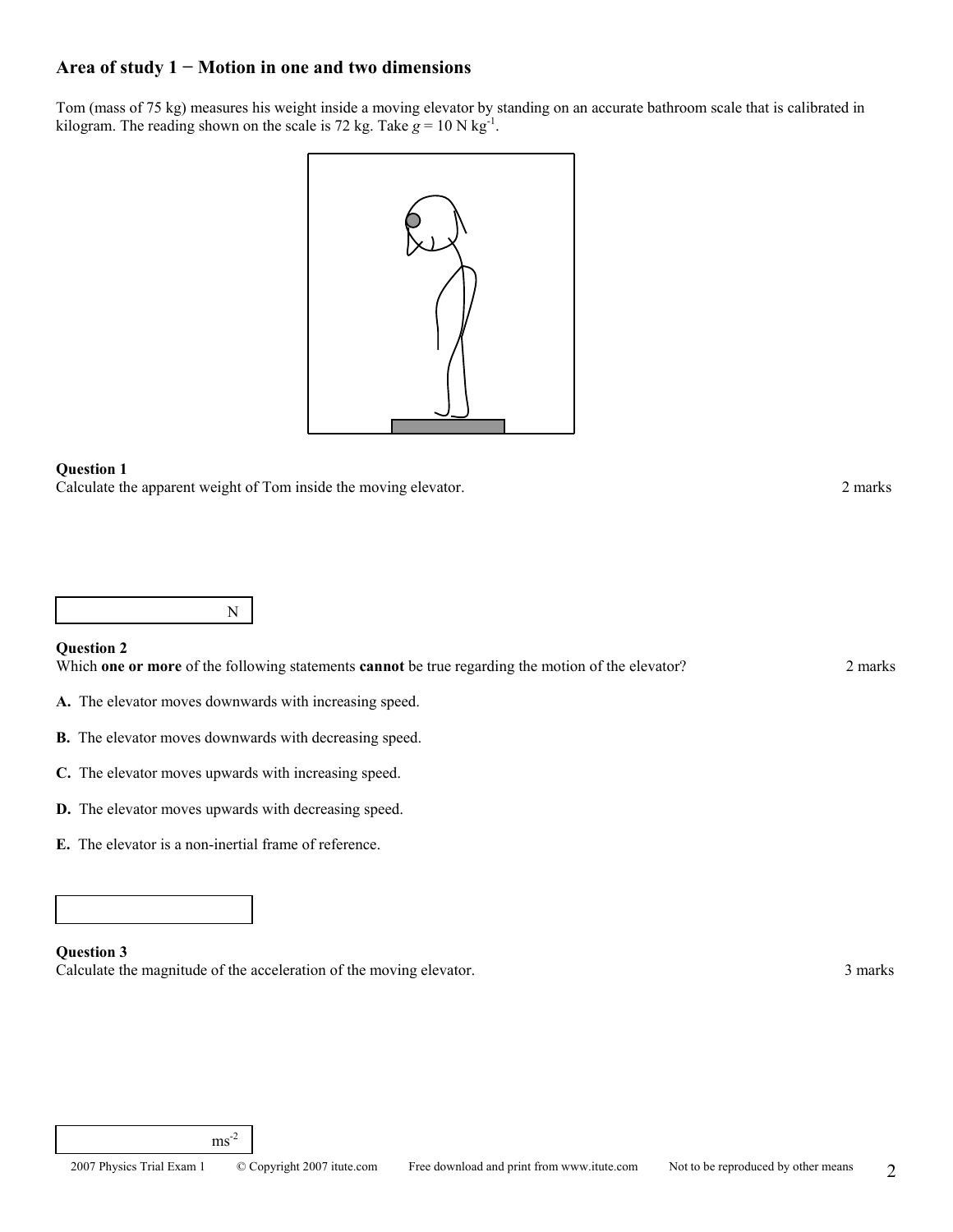10 m







Tom skies off from the cliff edge at 20 ms<sup>-1</sup>. Take  $g = 10$  N kg<sup>-1</sup>. See the diagram below for other data. Ignore air resistance.



 $ms^{-1}$ 

## **Question 5**

Calculate Tom's speed just before landing. 3 marks

30°

∧

ν

Tom is about to sky off from another cliff edge at the same speed 20 ms<sup>-1</sup>. Take  $g = 10$  N kg<sup>-1</sup>. See the diagram below for other data. Ignore air resistance.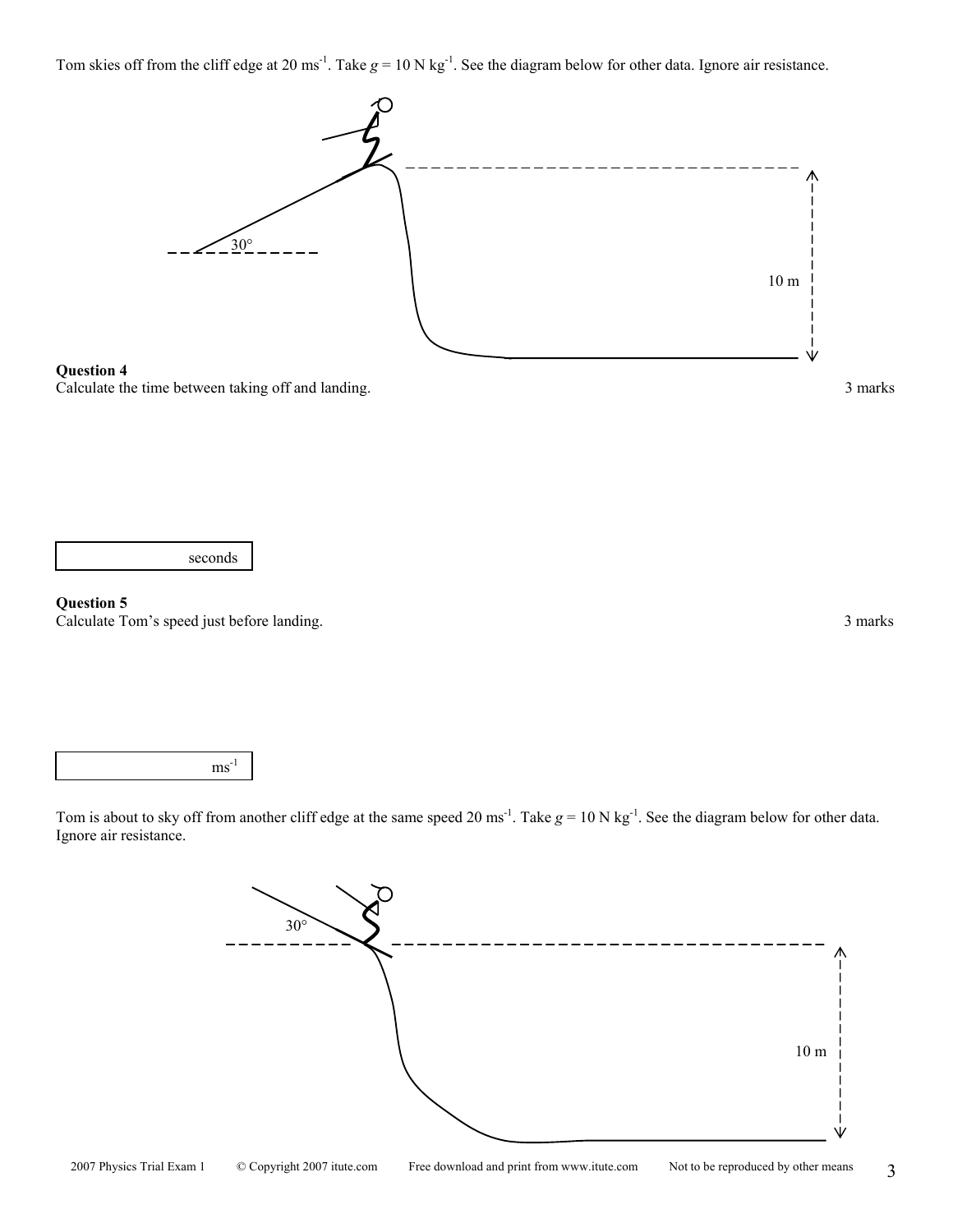## **Question 6**

Which one of the following statements is true when the second jump is compared with the first jump? 2 marks

- **A.** Tom will take longer time to land at a higher speed.
- **B.** Tom will take shorter time to land at a higher speed.
- **C.** Tom will take longer time to land at a lower speed.
- **D.** Tom will take shorter time to land at a lower speed.
- **E.** Tom will take longer time to land at the same speed.
- **F.** Tom will take shorter time to land at the same speed.

Tom junior (25 kg) uses the rotary hoist in the backyard as a merry-go-round rotating at 2.0 ms<sup>-1</sup>. Take  $g = 10$  N kg<sup>-1</sup>. See the diagram below for other data. Ignore air resistance.



## **Question 7**

On the diagram above draw arrows (correct relative length and direction) to represent the two 'real' forces acting on Tom junior.

## **Question 8**

Calculate the net force on Tom junior. 3 marks

2 marks

N

## **Question 9**

Calculate the angle  $\theta$ <sup>o</sup> that the rope makes with the vertical. 2 marks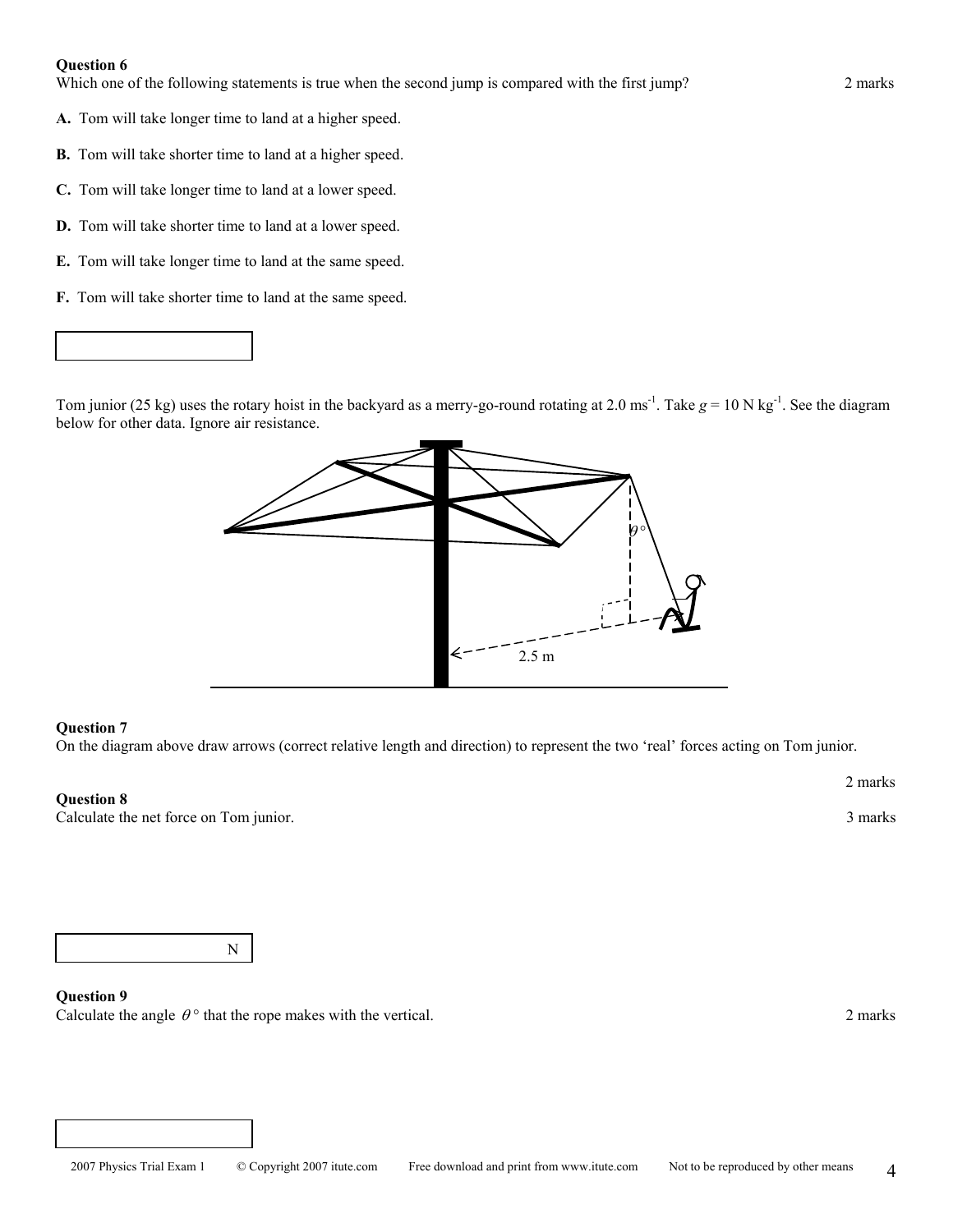Tom found a spring in his garage. He investigated the force-compression relationship of the spring, which is shown in the following graph.



## **Question 10**  Estimate the amount of work required to compress the spring by 5.0 cm. 3 marks



Tom made a pogo-stick out of the spring and some pipes for Tom junior. The total mass of Tom junior and the pogo-stick is 27 kg. In the next question heights are measured from the ground to the centre of mass of Tom junior and the pogo-stick. Tom junior was upright all the time during a vertical hop. Take  $g = 10 \text{ N kg}^{-1}$ . See the diagram below for other data. Ignore air resistance and friction.



## **Question 11**

Tom junior's hair is missing in the second diagram above. Draw his hair pointing in the correct direction in the second diagram.

## **Question 12**

Calculate the maximum possible speed of Tom junior at take off. 3 marks 3 marks

 $ms^{-1}$ 

1 mark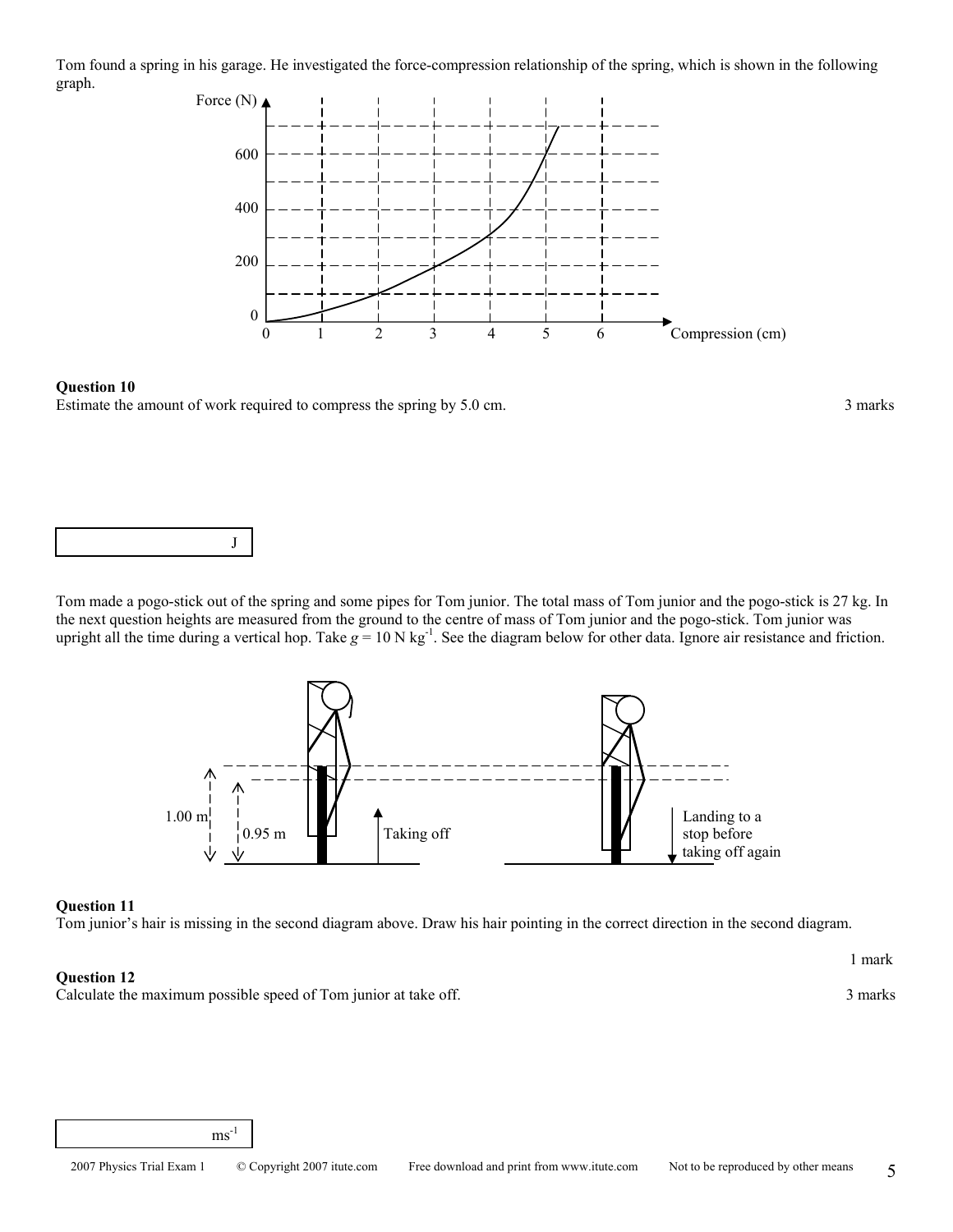## **Question 13**

At the moment just before Tom junior and the pogo-stick taking off again, which one of the following statements is true? 2 marks

- **A.** The acceleration of Tom and the pogo-stick is zero.
- **B.** The net force on Tom and the pogo-stick is pointing downwards.
- **C.** The net force on Tom and the pogo-stick is pointing upwards.
- **D.** The net force on Tom and the pogo-stick is at its minimum.



Tom and Tom junior decide to go space travel for A\$5,000,000. They are in a space ship travelling in circular orbit around the earth, completing one revolution in 12 hours.

## **Question 14**

Calculate the speed of the space ship relative to the centre of the earth. 3 marks

ms -1

## **Question 15**

Calculate Tom's weight while he is in orbit around the earth. 3 marks

N

Tom (75 kg) and Tom junior (25 kg) are at rest inside the space ship. Tom pushes Tom junior with an average force of 5.0 N for 1.2 s.



## **Question 16**

Calculate the speed of Tom junior relative Tom when they are apart. 3 marks

 $ms^{-1}$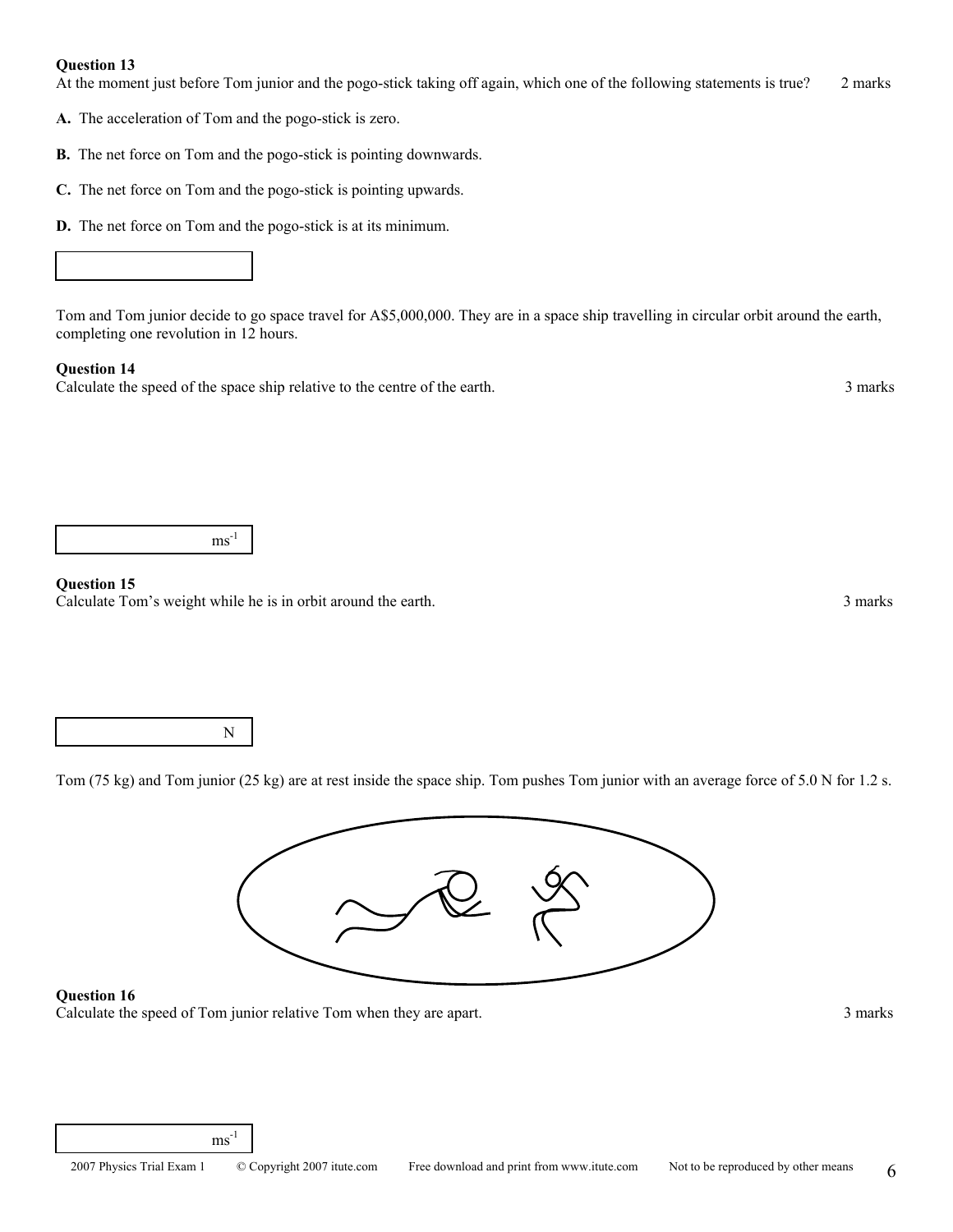## **Area of study 2 − Electronics and photonics**

The following diagram shows a small part of a complicated circuit, where



The meter readings are  $V_1 = 0$  volts,  $V_2 = 2.4$  volts and  $A = 10.8$  milli-amperes.

## **Question 1**

Determine the value of the ratio 2 1 *R*

 $\frac{R_1}{R_1}$ . 3 marks

The above circuit (with the meters removed) can be simplified to the one shown below, where the same LED is used.



**Question 2**  Calculate the value of  $R_3$ .  $\frac{3}{2}$  marks



Ω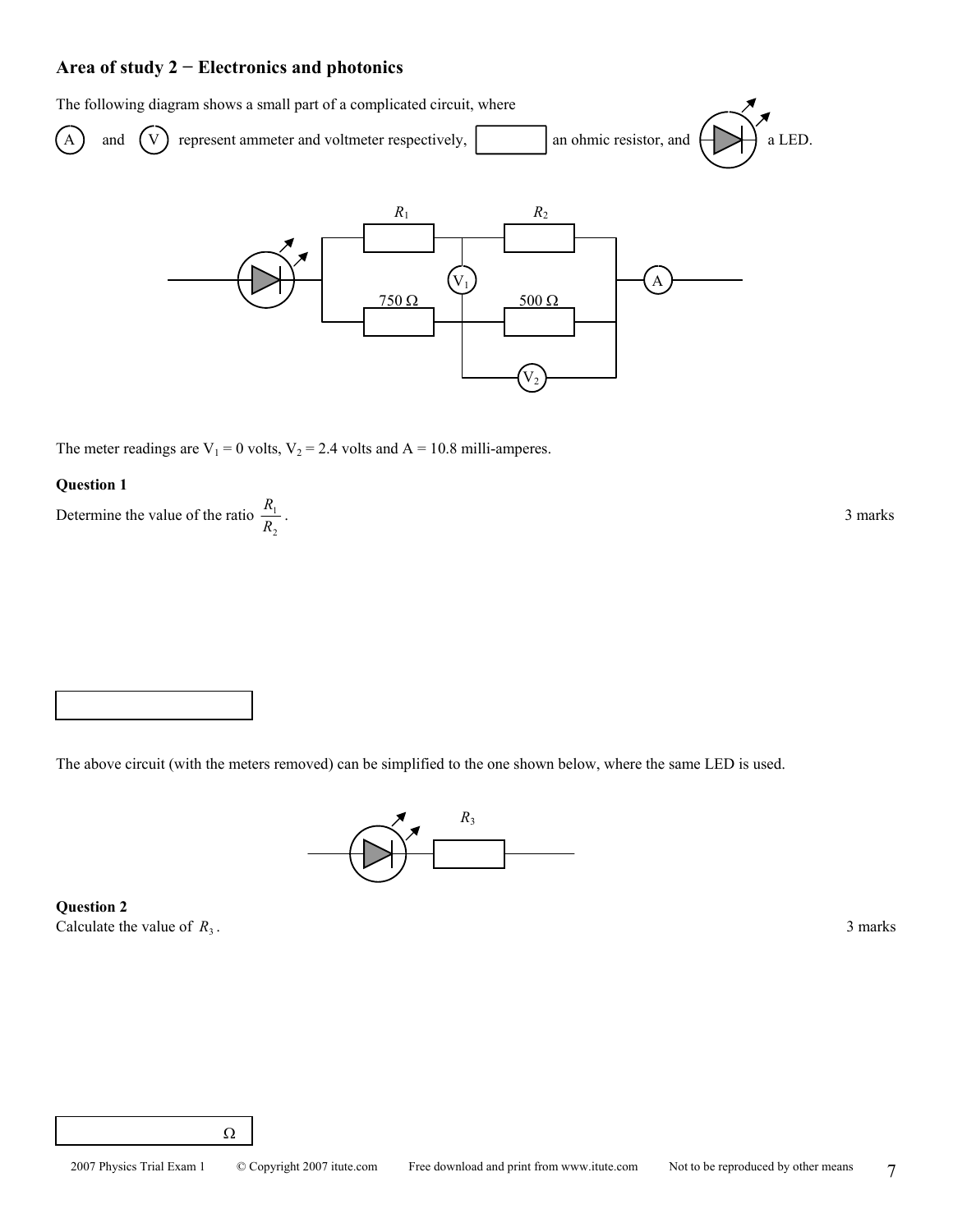## **Question 3**

Refer to the original circuit. If there is a short circuit across the 750  $\Omega$  resistor, which one of the following statements is correct?

2 marks

- **A.** The voltage across the LED will be significantly higher.
- **B.** The voltage across the LED will be significantly lower.
- **C.** The voltage across the LED will **not** change significantly.
- **D.** The LED will be damaged by a stronger current.

The following graph shows the operational characteristics of a single stage npn transistor amplifier.



The rectangle in the following circuit diagram represents the single stage npn transistor amplifier.



## **Question 4**

Calculate the signed voltage gain of the amplifier. 2 marks



**Question 5**  Complete the following table. 3 marks

| Value of $V_{cc}$                                                                           | volts |
|---------------------------------------------------------------------------------------------|-------|
| Value of maximum peak-to-peak input signal<br>without causing clipping of the output signal | volts |
| $V_{\text{out}}$ at saturation                                                              | volts |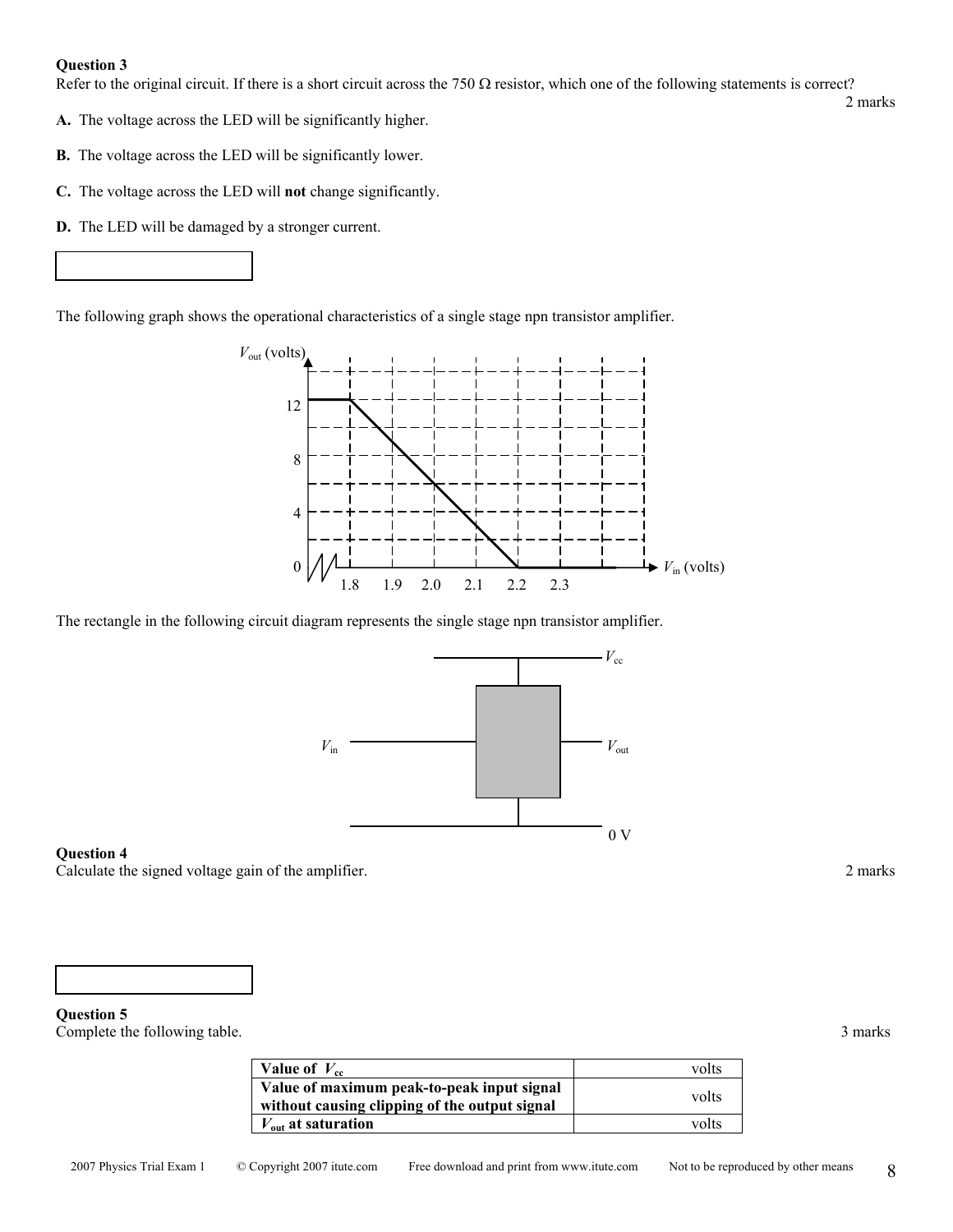Inside the amplifier is a voltage divider for correct biasing of the base voltage of the npn transistor.



**Question 6** 

Calculate the resistance of *R*. 3 marks



A signal to be amplified is shown in the following graph.



## **Question 7**

What has to be done to ensure that the signal is centred at the linear-operating range of the amplifier to prevent clipping of the signal?

3 marks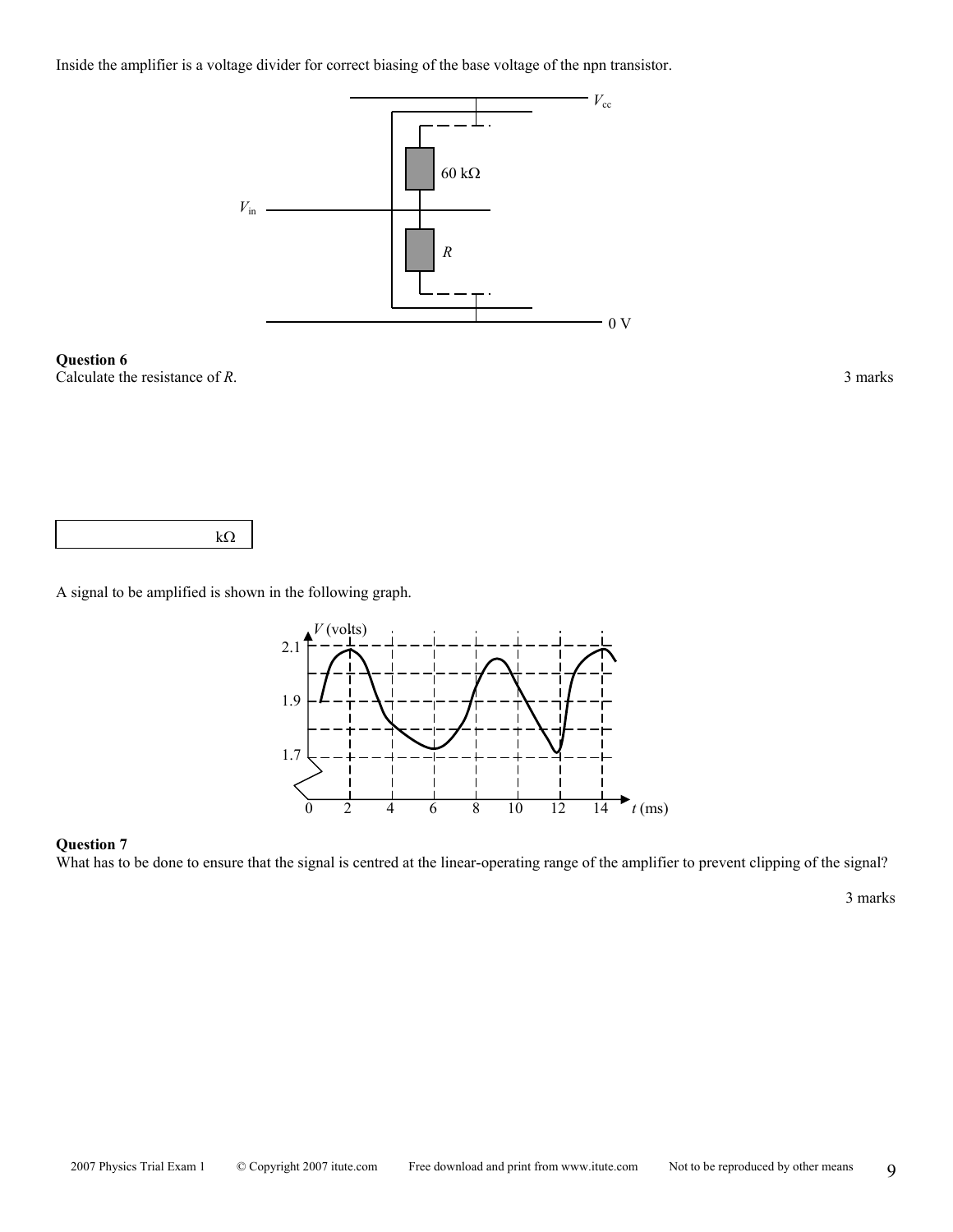The following is a schematic diagram of a simple opto-electronic converter. This device sends out information in analogue form using intensity modulated light. The accompanying graph shows the optical power output of the laser diode at different voltages.



Small voltage signal from a CD player

#### **Question 8**

Explain the meaning of '*This device sends out information in analogue form using intensity modulated light*', especially the highlighted terms, in the introduction.

3 marks

## **Question 9**

Signal from the CD player causes a change in voltage across the laser diode by  $\pm 0.10$  volts. Determine the variation in the optical power output of the laser diode.

3 marks

± mW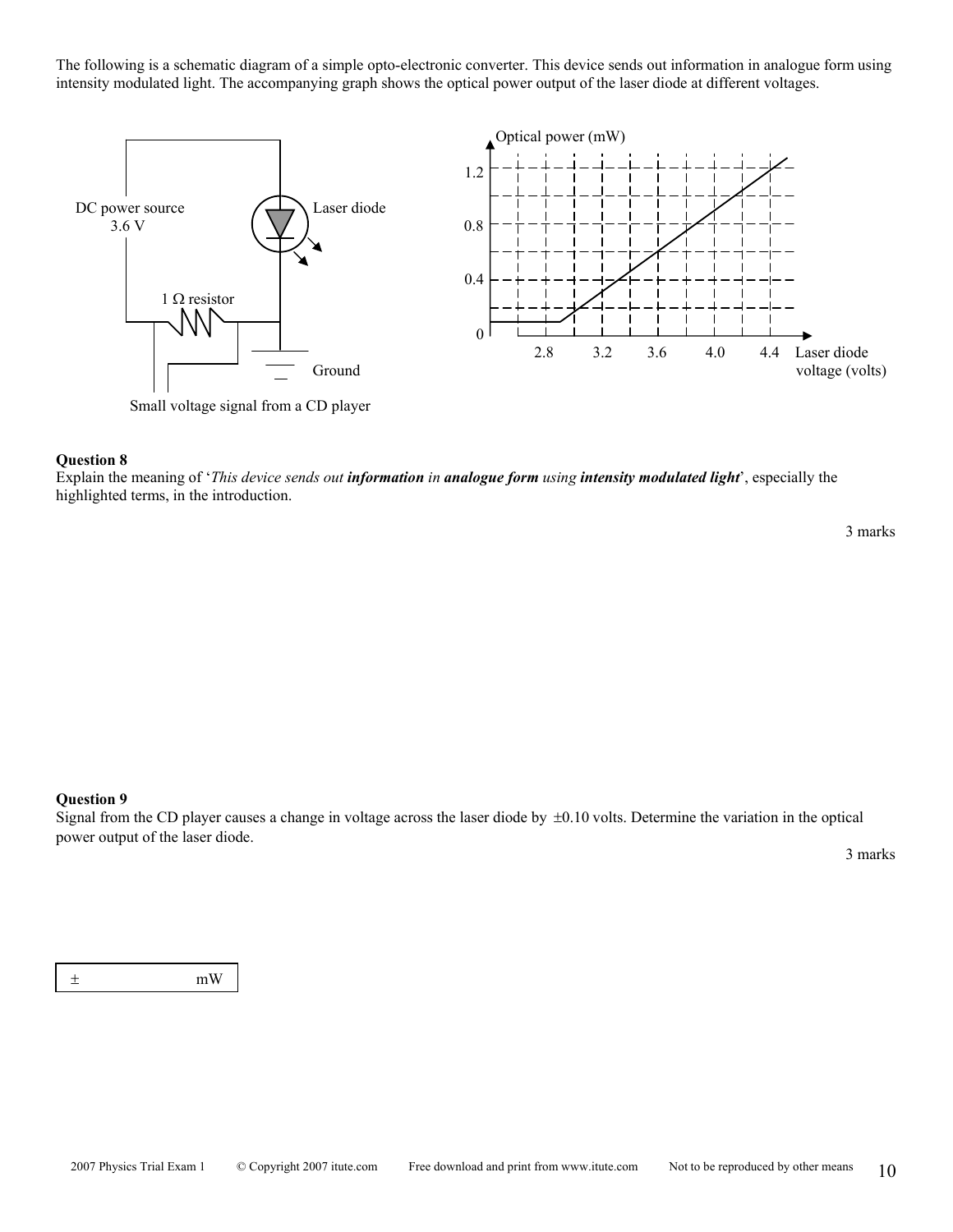## **Detailed study 2 − Investigating materials and their use in structures**

A uniform wooden plank is held in horizontal position by having one end embedded in a wall and the other end by a cable. There is a reaction force of 115 N from the wall on the plank at 55° to the vertical. Take  $g = 10$  N kg<sup>-1</sup>. See the diagram below for other data.



## **Question 1**

Calculate the compressive stress and the shear stress at point *P*. 4 marks

| Compressive | $\sim$<br>1.11 | near | ш |
|-------------|----------------|------|---|
|-------------|----------------|------|---|

## **Question 2**

Calculate the tension in the cable. 2 marks 2 marks 2 marks 2 marks 2 marks 2 marks 2 marks 2 marks 2 marks 2 marks 2 marks 2 marks 2 marks 2 marks 2 marks 2 marks 2 marks 2 marks 2 marks 2 marks 2 marks 2 marks 2 marks 2

N

**Question 3**  Calculate the mass of the wooden plank. 2 marks 2 marks 2 marks 2 marks 2 marks 2 marks 2 marks 2 marks 2 marks 2 marks 2 marks 2 marks 2 marks 2 marks 2 marks 2 marks 2 marks 2 marks 2 marks 2 marks 2 marks 2 marks 2 mark

kg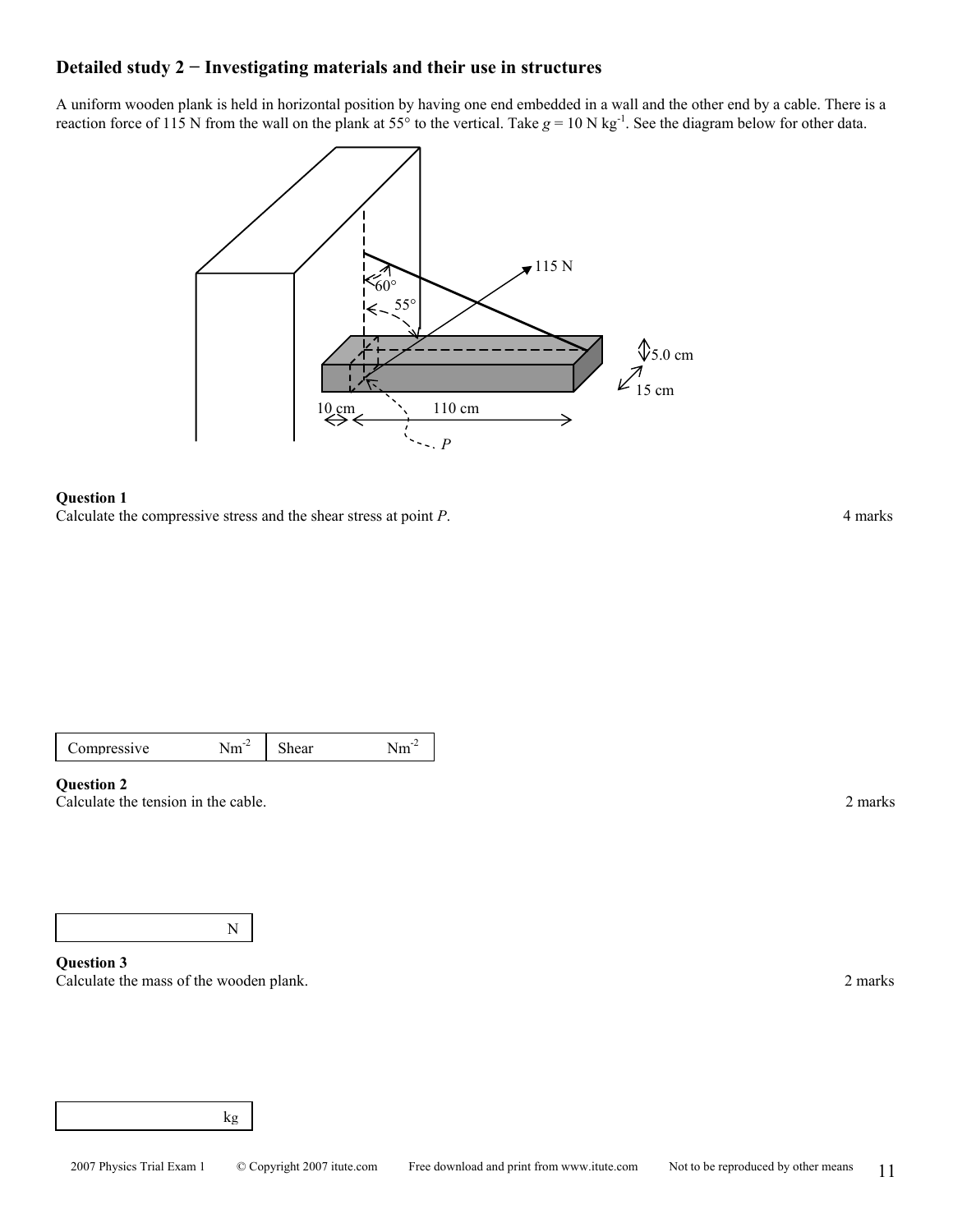Nm

A sample of ordinary glass is tested under tension until it fractures. The stress-strain graph is shown below.



## **Question 5**

Complete the table below. 3 marks

| <b>Tensile strength</b> | $MNm^{-2}$ |
|-------------------------|------------|
| Young's modulus         | $MNm^{-2}$ |
| <b>Strain energy</b>    | $MIm^2$    |

## **Question 6**

State a feature of the stress-strain graph above that indicates brittleness of ordinary glass. 1 mark

## **Question 7**

Which one of the following properties is **common** for diamond, ordinary glass and table jelly? 2 marks

**A.** Tough

- **B.** Brittle
- **C.** Plastic
- **D.** Stiff
- **E.** Strong